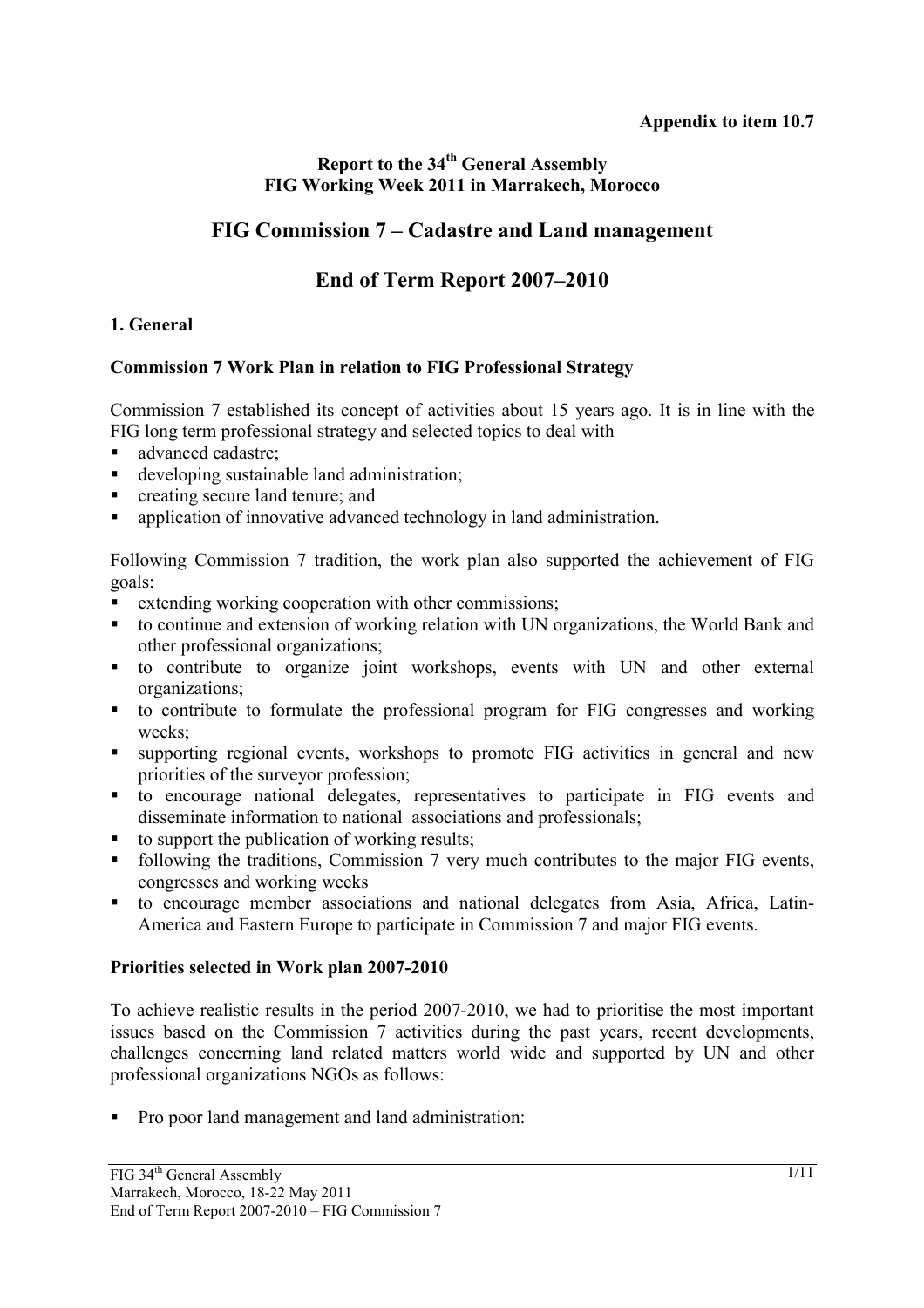- I and administration and land management in customary and informal areas,
- low cost data acquisition (geometric, legal) registration and mapping,
- I low cost, innovative tools for land management and land administration.
- Sustainable land administration supporting good governance:
- how can we develop sustainable land administration in developing countries within a
- $\blacksquare$  framework of land policies,
- how can we keep sustainability of land administration in so called developed countries.
- Land administration in post conflict areas:
	- how is possible to create or rebuild land administration after conflicts,
	- approaches in redistribution of land in post conflict areas.
- Disaster management and land administration:
	- relation between land administration and disaster management.
- Economic land use and land use control:
	- supporting how to create economic land use,
	- how to manage land use and informal urbanization in developing countries.
- Land administration and land management in the marine environment:
	- how to develop marine cadastre,
	- how to support coastal zone management.
- Innovative technology and ICT support in land administration and land management:
	- how to extend land administration with 3D cadastre and land registry,
	- how to develop innovative, low cost technology to support pro poor land management and land administration,
	- national and international data infrastructure initiatives,
	- ICT support to develop sustainable land administration (standardization, interoperable systems),
	- sustainable capacity building for land administration.
	- Institutional aspects for land administration and land management:
		- how to support the development of institutional framework for land administration and land management.

# **2. Working Groups**

## **Working Group 7.1 - Development of Pro Poor Land Management and Land Administration**

Chair: Christiaan Lemmen, The Netherlands

Tasks:

- **recognize and support the development of pro poor land management approaches,**
- communicate, as far as possible, the FIG concepts in development of land policy and land management: land law, land tenure and security of tenure, land markets, land taxation, land use planning, land reform, land distribution, post conflict land administration,
- identify (geometric) aspects related to social, informal land tenures,
- support the development of low cost, innovative data acquisition methods,
- develop the social tenure domain model,
- contribute to the UN Habitat Global Land Tool Network (GLTN),
- **PEDECISE** propose a capacity building approach for pro poor land management.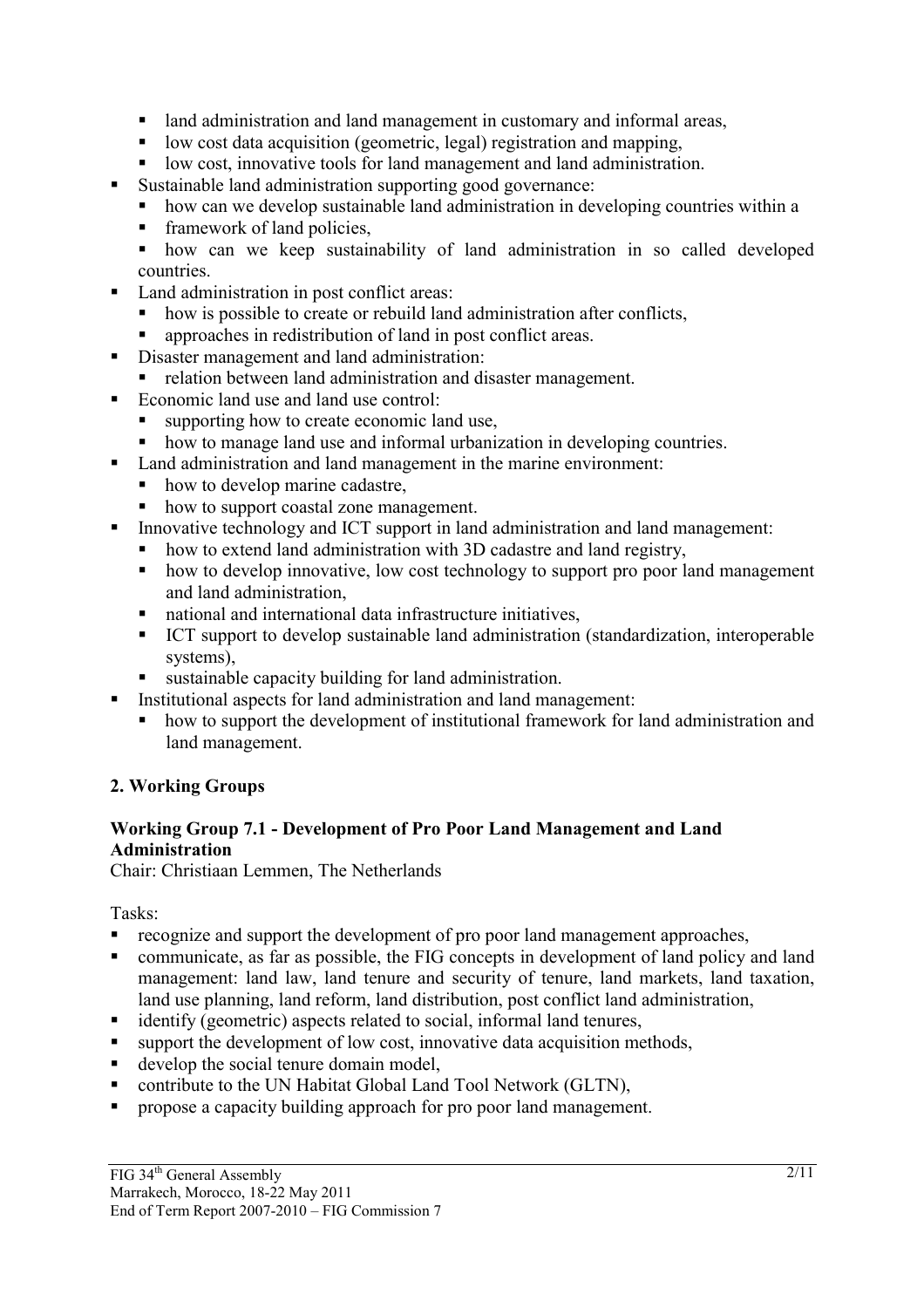# **Working Group 7.2 – Land Administration to Support Sustainable Development**

Chair: Søren Fauerholm Christensen, Denmark

Tasks:

- investigate the necessary legal and institutional framework for the creation and development of sustainable development,
- identify other conditions for developing sustainable land administration,
- study solutions for developing land administration in post conflict areas,
- find simple, low cost solutions for creating sustainable land administration in developing countries,
- investigate improvements of land tenure security through new legal frameworks and new and better administrative tools,
- focus on solutions to combine formal and customary (neo-customary) approaches for land delivery process,
- study the role of gender issues in creation of sustainable land administration development,
- find solutions for assisting post conflict areas, disaster areas, etc. in rebuilding and maintaining land administration after wars or natural disasters.

# **Working Group 7.3 - Application of Innovative Technology in Land Administration**

Chair: Dr. Daniel Steudler, Switzerland

Tasks:

- electronic conveyance and governance,
- **identify innovative and low cost technology to support the development for pro poor land** management and land administration,
- identify innovative, advanced technology for sustainable land administration,
- dealing with standards,
- $\blacksquare$  focus on copyright and fee questions,
- dealing with identification and defining parcel boundaries,
- focus on national and international data infrastructure initiatives,
- 3D cadastre, land registry.

# **3. Achievements**

# **3.1 General**

Following the Work plan, Commission 7 addressed the selected issues in various ways within FIG and in cooperation with other organizations:

- During the 2007-2010 period, Commission 7 was one of the major contributors of big FIG events, conferences, formulating technical programs and presenting papers during FIG and joint events
- Commission 7 continued its tradition, based on the consensus of delegates for organizing Annual Meetings separately from major FIG events,
- Commission 7 achieved its goals through working groups' activities,
- Commission 7 has been working in cooperation with other FIG commissions,
- Actively cooperated with UN World Bank and other organizations and participated in joint FIG/UN/WB events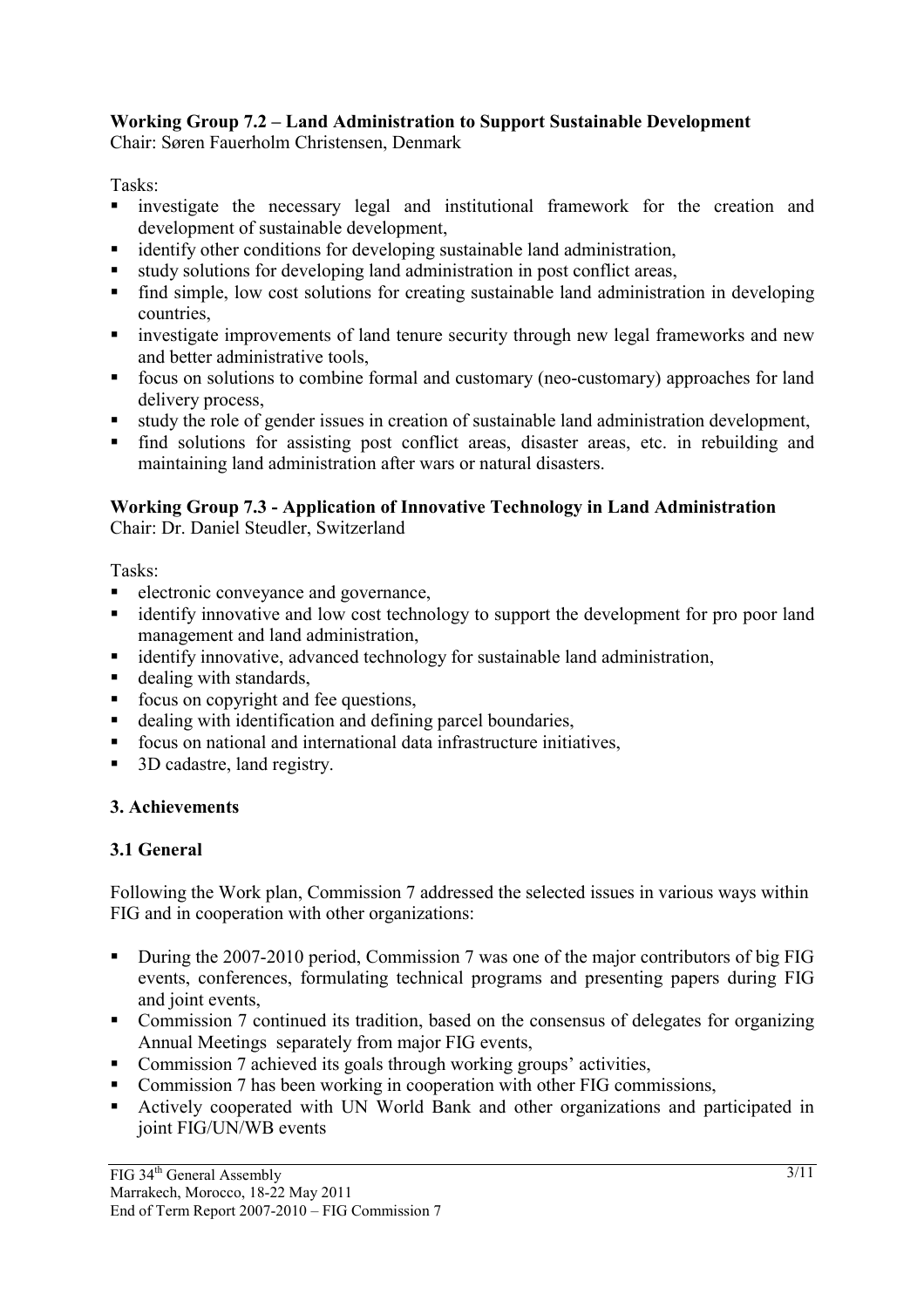• The Commission 7 secretariat has been keeping informed its delegates, correspondents and friends regularly primarily via e-mail, also issuing newsletters, and on the website.

## **3.2 Working Group Activities**

#### **Working Group 7.1 Development of Pro Poor Land Management and Land Administration**

Pro Poor Land Management approaches have been recognized and supported by the development of the specifications of a first prototype of the **Social Tenure Domain Model** (STDM). The STDM is intended to introduce new, unconventional approaches in land administration by providing a land administration management framework that would integrate formal, informal and customary land systems, as well as administrative and spatial components. The identification of aspects related to social and informal land tenures has been performed by the introduction of continuum in the representation of spatial units in the Land Administration Domain Model (LADM).

#### The Land Administration Domain Model

It has been discussed for several years during Commission 7 meetings. The results of these discussions served as a basis for further development of the LADM. The developments of this model have been presented in Commission 7 sessions during the major FIG events since the FIG Congress in Washington D. C., USA in 2002. The model has been discussed in the FIG Standards Network where Dr. Daniel Steudler from Switzerland represented Commission 7. At the beginning of 2008, FIG submitted a proposal to develop an International Standard concerning the LADM to the Technical Committee 211 on Geographic Information of the International Organization for Standardization (ISO/TC211). The proposal received a positive vote from the TC211 member countries and a project team started to work on the development of the standard.

The International Standard intends to provide an abstract, conceptual scheme with five basic packages related to (1) parties (people and organizations), (2) rights, responsibilities and restrictions (ownership rights), (3) spatial units (parcels, buildings and networks), (4) spatial sources (surveying), and (5) spatial descriptions (geometry and topology). It enables the combining of land administration information from different sources in a coherent manner. It should be noted that there can be no interference with (national) land administrative laws.

Within TC 211, many issues and comments have been discussed during several meetings held with a project team composed of 21 delegates from 17 countries. The chair of this team was Christiaan Lemmen on behalf of FIG and the editor was Harry Uitermark also on behalf of FIG.

The majority of the developing countries are not members of TC211, that's why UN-Habitat was represented in the project team by Solomon Haile. A significant contribution to the development of the standard has been provided by the research community of ITC and Technical University Delft (especially Prof. Peter van Oosterom), The Netherlands.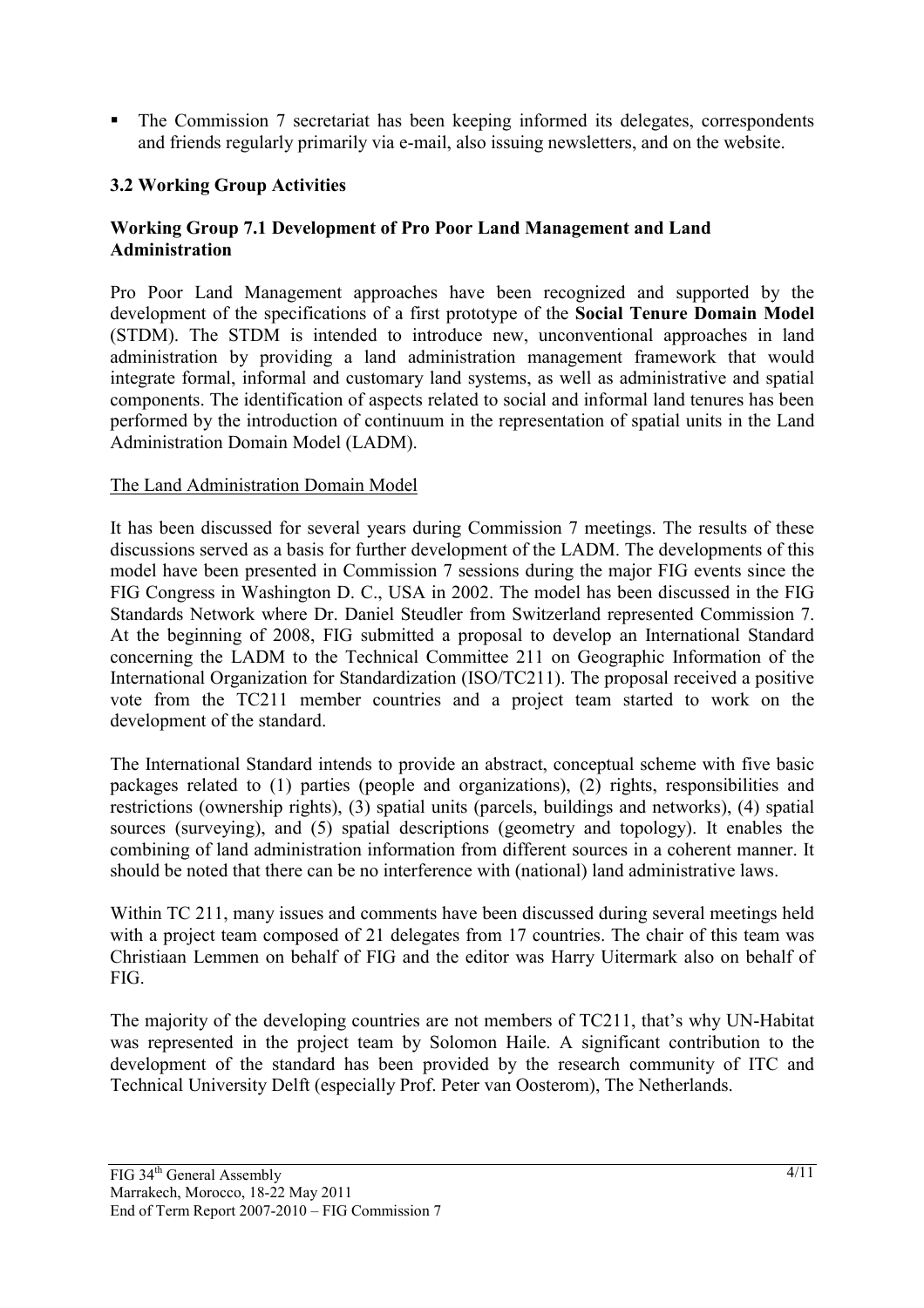This concept has been introduced in several papers; one of them was presented in the Sydney Congress.

In 2008, FIG submitted a proposal to develop this International Standard to the Technical Committee 211 on Geographic Information (TC 211) of the International Organization for Standardization (ISO). There was a positive vote for the Draft International Standard (DIS) at the ISO/TC 211 plenary meeting in Quebec City (Canada) in November 2009. Editing Committee is now working on the final document of the DIS, which is expected to be available in January 2011. The final International Standard is expected in 2012.

#### The Social Tenure Domain Model

Based on the LADM, a model has been developed to accommodate social tenures, termed the Social Tenure Domain Model (STDM). Existing Land Administration systems require extensions to include all existing types of tenures, but the need for this is not always recognized. The STDM allows recording of all types of tenures and enables to show what can be observed on the ground in terms of tenure as agreed within local communities. This agreement counts as evidence from the field.

From 2002, the chair of Commission 7 Working group 7.1, Christiaan Lemmen took the lead in the development of the STDM in close cooperation with UN-Habitat. The International Institute for Geo-Information Science and Earth Observation, ITC, financially supported by the Global Land Tool Network (GLTN), developed a first prototype of STDM that is supported by World Bank. FIG publication nr. 52 is dedicated to the description of the Social Tenure Domain Model.

In the period 2007-2010, altogether 45 presentations have been given on the topic during FIG events, Commission 7 Annual Meetings.

## **Working Group 7.2 Land Administration to Support Sustainable Development**

During the Geo-conference held in Quebec, Canada in 2007, the Working group co-organized a workshop on "Land Administration for Sustainable Development". The workshop was supported by World Bank and UN organizations. The Working group 7.2 worked in close cooperation with Working group 7.1.

## **Working Group 7.3 Application of Innovative Technology in Land Administration**

Over the last four years, the Working Group 7.3 has mainly been looking into the topic of open source software and its potentials for cadastre and land registry systems. The working group has had a close working relation with UN/FAO, supporting "FLOSS Cadastre" Project, organizing several events since 2007. The main initiative comes from the Land Tenure group of FAO, which has seen several projects fail in developing countries, often due to the high software and license costs involved.

The first phase of the project has been concluded with an Expert Group Meeting in Rome on 22-23 October 2007 with participation of FAO, World Bank and other professionals. Daniel Steudler and András Osskó represented Commission 7.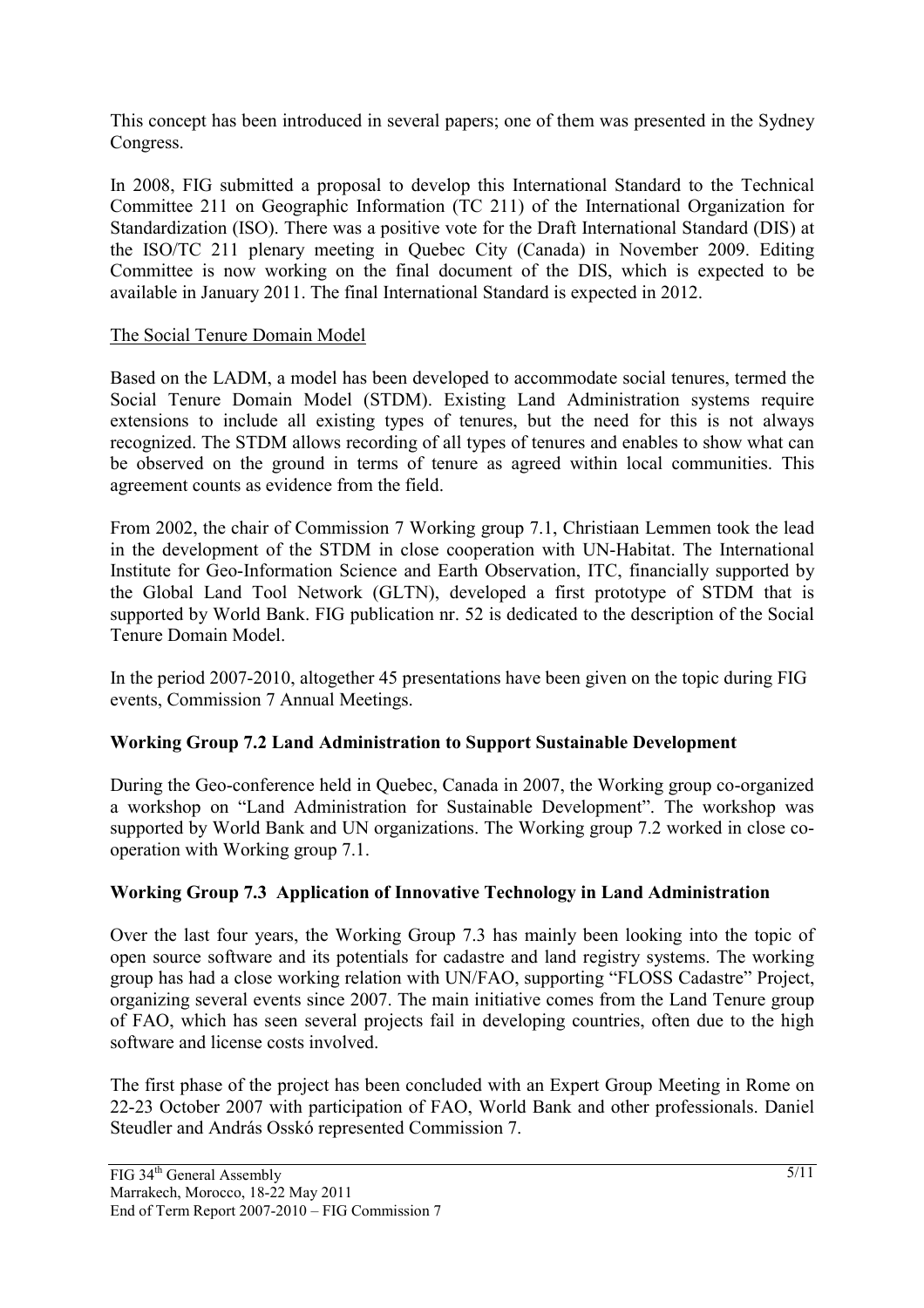In May 2008 a workshop was organized in Dunedin, New Zeeland. The discussion at the workshop showed that it would be a tremendous benefit if large national projects declared their software development as open source. Many others could potentially profit from that. FLOSS needs to be based on open concepts, and standardized data modelling is essential.

The Working group completed a publication that explored the field, and examined the risks and opportunities of open source software with the title "FLOSS Cadastre and Land Registration - Opportunities and Risks". The publication comprises contributions from 15 authors, who give an insight in the need and development worldwide. The publication was launched at the FIG Congress in Sydney.

#### **4. Events**

#### **4.1 FIG Conferences and major events**

#### **2007**

*FIG Working Week, XXX. General Assembly, Hong Kong, SAR China, May 13-17, 2007* 

■ Commission 7 organized 14 sessions and 5 joint sessions with 70 papers.

*6th. FIG Regional Conference, San Jose, Costa Rica, 12-15 November, 2007* 

Commission 7 organized 6 sessions and presented 12 papers.

#### **2008**

*FIG Working Week, XXXI. General Assembly, Stockholm, Sweden, 14-19 June, 2008* 

Commission 7 was involved in 39 sessions.

## **2009**

*FIG Working Week, XXXII. General Assembly, Eilat, Israel, 3-8 May 2009* 

 Commission 7 was involved in 7 Commission 7 sessions with 30 papers and 6 joint sessions.

*7th. FIG Regional Conference, Hanoi, Vietnam, 19-22 October 2009* 

• Commission 7 was involved in 6 sessions and joint sessions with 35 papers.

## **2010**

*XXIV. FIG International Congress, Sydney, Australia, 11-16 April 2010* 

- About 200 papers have been offered in Commission 7 topics.
- The commission was involved in 21 Commission 7 sessions, 14 joint sessions with commission 2, 3, 5, 8 and 9.
- Commission 7 organized 2 Francophone sessions, 6 Commission 7 and 2 joint commission flash sessions.

## **4.2. Commission 7 Annual Meetings**

In cooperation with national member associations, Commission 7 organized four annual meetings between 2007-and 2010, including open symposiums:

■ 2007: Seoul, South Korea,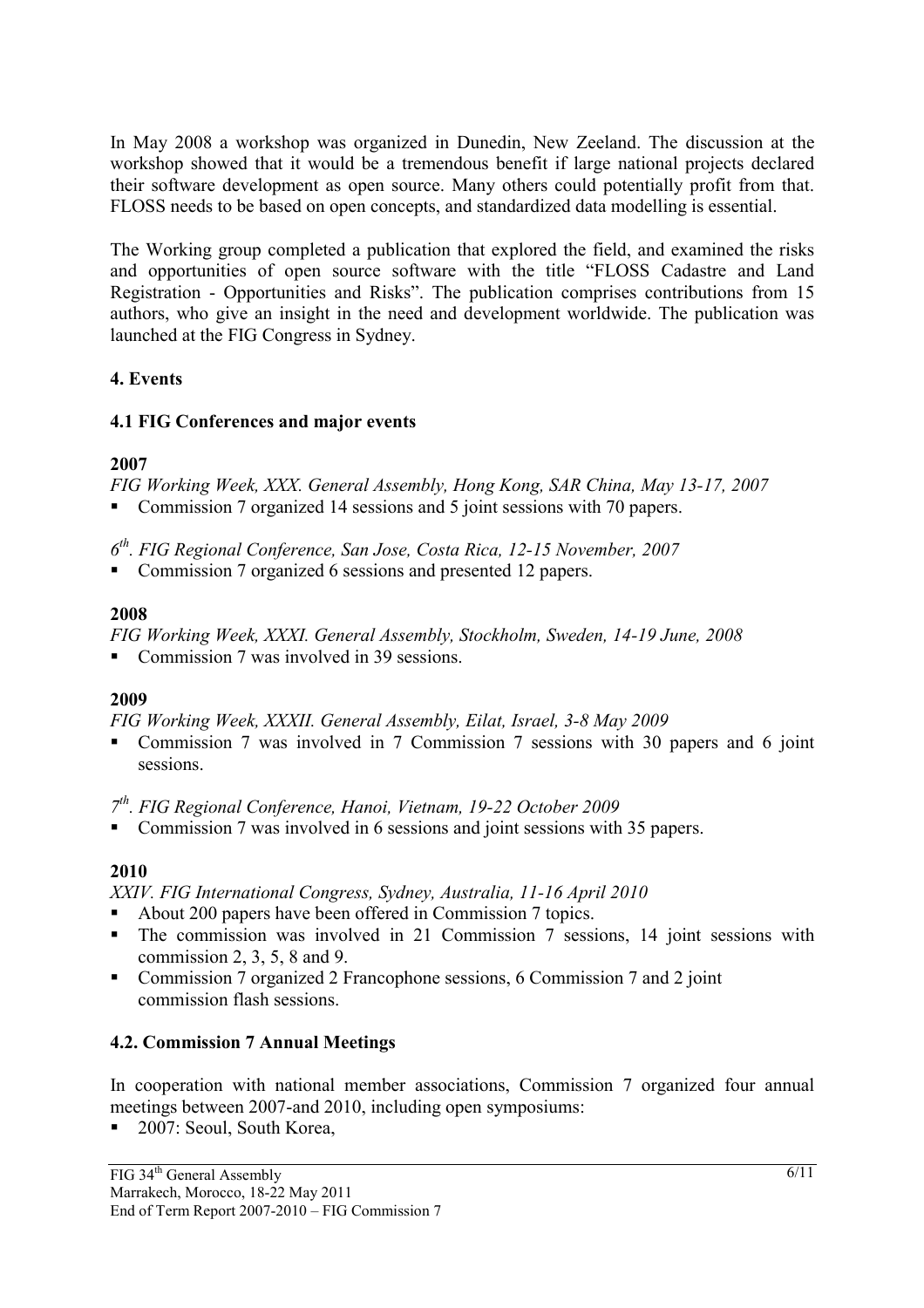- 2008: Verona, Italy,
- 2009: Kuala Lumpur, Malaysia,
- 2010: Karlovy Vary, Czech Republic.

*Seoul, South Korea, 18-23 May 2007, International Open Symposium "Good Practice in Cadastre and Land Administration"* 

- The Annual meeting was organized in cooperation with Korean Cadastral Survey Corporation (KCSC). 40 delegates attended from 16 countries. 500 Korean and international professionals participated in the open symposium and 14 papers were presented.
- During the Annual meeting, KCSC organized a Cadastre Expo. About 3000 people, including high-ranking politicians from the host and neighbouring countries participated in the opening ceremony.

*Verona, Italy, 11-15 September 2008, International Open Symposium "Big Works for the Defence of Territory"* 

- Co-organizer: Italian Association of Land Surveyors (CNG)
- 51 delegates from 24 countries attended the event.
- International Open Symposium with about 450 participants, 400 Italian professionals. Keynote paper was given by FIG President Stig Enemark.

*Kuala Lumpur, Malaysia, 12-16 October 2009, International Open Symposium "Progressing toward "U" Cadastre"* 

- Co-organizer: Association of Authorized Land Surveyors of Malaysia (PEJUTA)
- More than 40 delegates from 22 countries attended.
- International Open Symposium with 200 host professionals, 4 sessions, 13 papers. Keynote paper was given by FIG President Stig Enemark.

*Karlovy Vary, Czech Republic, 6-10 September 2010. International Open Symposium "Digital Cadastral Map"* 

- Co-organizer: Czech Union of Surveyors and Cartographers
- It was a record participation in the history of Annual meetings: about 60 delegates attended from 32 countries, which shows the raising interest in the Commission 7 activities.
- International Open Symposium with about 200 professionals from the host and neighbouring countries, 3 technical sessions with 10 presentations. The keynote paper was given by FIG President Stig Enemark.

#### **4.3 Joint conferences, events and meetings with UN organizations, the World Bank and other professional organizations**

## **2007**

#### *Geoconference - Quebec, Canada, 2-5 October, 2007*

 Commission 7 Working group 2 co-organized a workshop on "Land administration for Sustainable development" The workshop was supported by World Bank and UN organizations. 50 professionals attended from 22 (mainly developing) countries.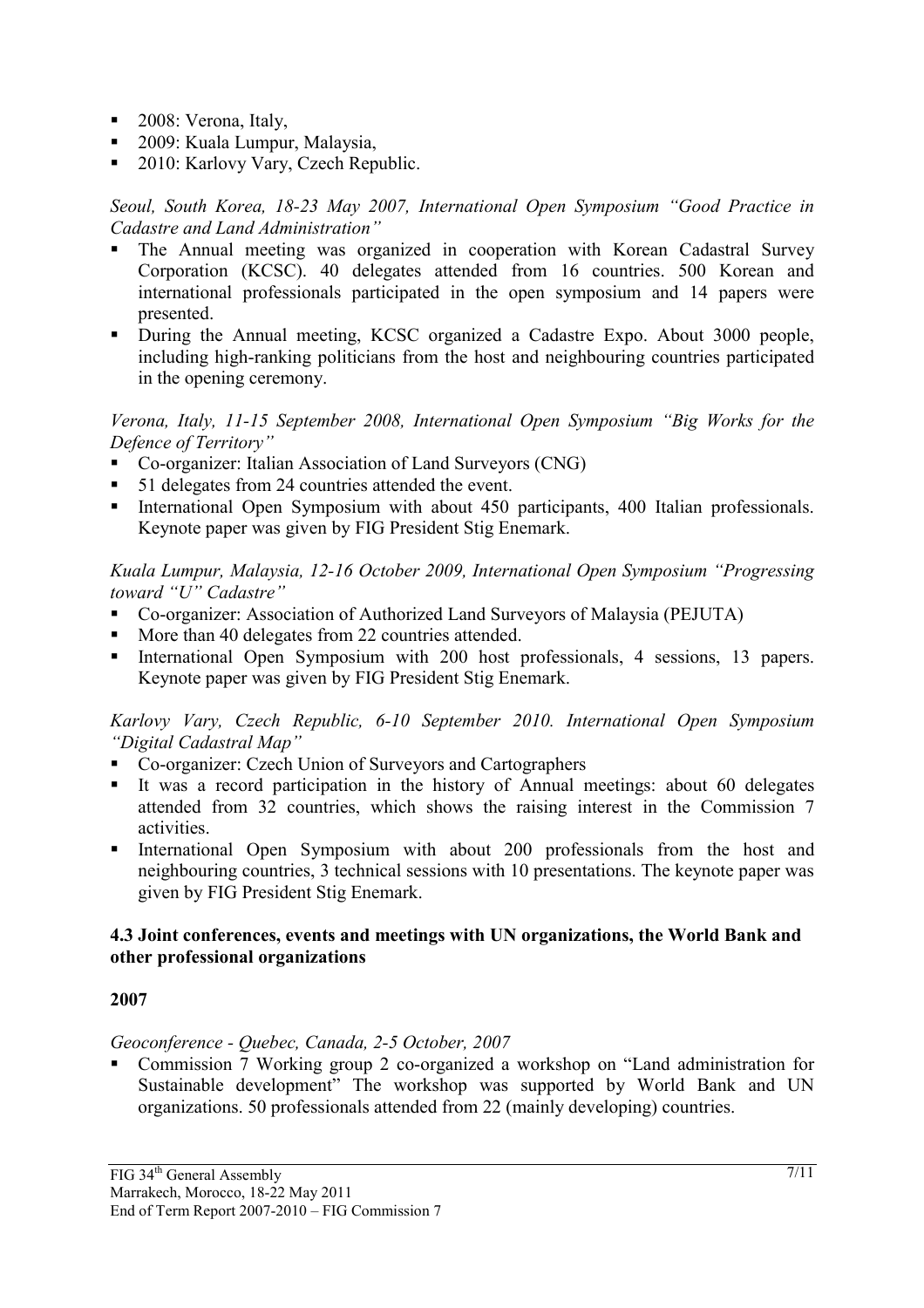*UN FAO Expert Group Meeting on the "FLOSS Cadastre" project, Rome, Italy, 22-23 October, 2007* 

 András Osskó, chair Commission 7 and Daniel Steudler, chair Working group 7. 3 attended the meeting. The project was supported by the World Bank. (The project was successfully completed in 2010).

*Joint UN Habitat Expert Group meeting "For African Land Registrars", 26-27 November, 2007 Nairobi, Kenya* 

 Christiaan Lemmen, chair Working Group 7.1 attended the meeting and gave a presentation on the Social Tenure Domain Model, STDM. 20 professionals participated from 13 countries.

## **2008**

*Joint FIG/FAO International Seminar on "State and Public Land Management", 9-10 September 2008, Verona, Italy* 

- The seminar was organized just before the Commission 7 Annual meeting.
- 64 professionals, including invited experts from 26 countries attended the seminar and 25 papers were presented.

## **2009**

*Joint FIG/World Bank Conference "Land Governance in Support of Millennium Development Goals" Washington DC, USA, 9-10 March 2009.* 

- Participation was by invitation only. 200 invited international experts attended the conference.
- There were 20 sessions with 80 high quality papers. 8 Commission 7 delegates have been invited, Prof. Paul van der Molen, the Dutch delegate to Commission 7 was one of the chief organizers of the event.

# **2010**

*FAO Voluntary Guidelines on Responsible Governance on Tenure of Land and other Natural Resources. Regional Consultation Meeting, Bucharest, Romania, 22-24 March 2010* 

 The Bucharest event was the Central Eastern European Regional Meeting with about 100 participants from 30 countries including representatives from UN FAO, World Bank, FIG, GTZ and other organizations. András Osskó, chair Commission 7 was invited and participated in the event.

# **4.4. Joint FIG Commission activities**

## **2008**

*Joint Commission 2 and 7 International Workshop "Sharing Good Practices on e-learning in Surveying, Geoinformation Sciences and Land Administration", Enschede, The Netherlands, 11-13 June, 2008* 

The Workshop was organized by ITC, FIG Commission 2 and 7.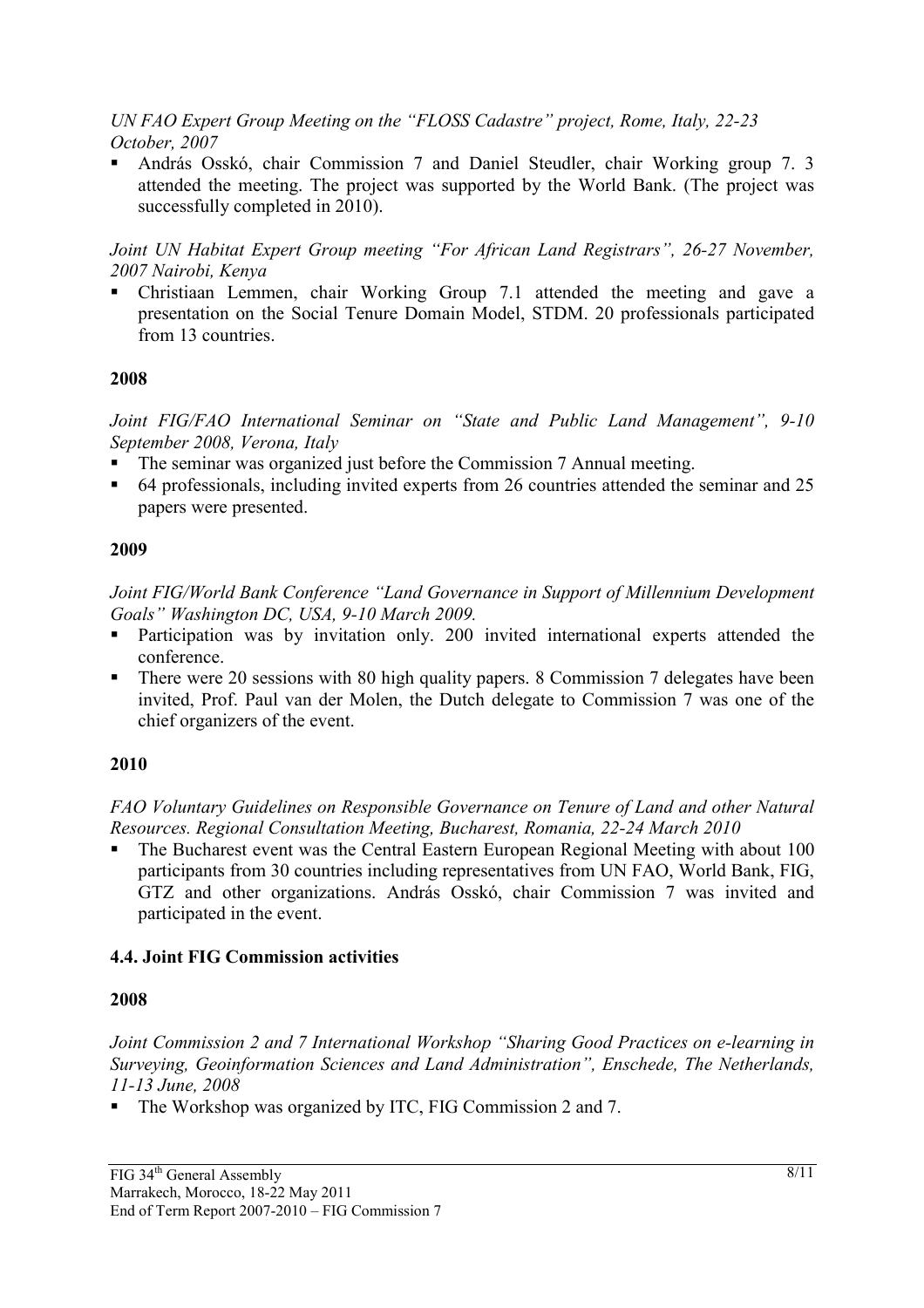András Osskó, chair Commission 7 and delegates Paul van der Molen, Christiaan Lemmen and Richard Grover presented papers.

## **2009**

*Conference on "Citizens' Right to the Real Property" Chisinau, Moldavia, 30 November - 1 December 2009* 

- The conference was organized by the State Cadastre Agency of Moldova and supported by FIG Commission 3 and 7. The conference closed "The Technical Assistance to Support Moldova First Cadastre Project" supported by SIDA.
- Representatives participated from SIDA, WB, WPLA, CLGE, EU Commission, Dutch Kadaster and the Norwegian Mapping Authority.
- FIG Commission 7 contribution: András Osskó, chair and Daniel Steudler, chair WGr. 7.3.

## **2010**

*Joint FIG Commission 3 and 7 conference "Information and Land Management. A Decade after the Millennium", Sofia, Bulgaria, 15-17 November 2010* 

 The joint event was organized by Commissions 3 and 7 in cooperation with the Chamber of Bulgarian Graduated Surveyors. 56 professionals participated in the meeting from 17 countries not only from Europe but from Egypt, USA, Nigeria, Israel and UN FAO was also represented. There were 41 presentations held. András Osskó, chair, Gyula Iván, vice chair of administration and other 5 delegates represented Commission 7 with four papers.

## **5. Publications andcommunication**

## **5.1 Publications**

The Commission published the following books:

- Lemmen C. H. J.: The Social Tenure Domain Model: a pro-poor land tool. 2010. FIG publication Nr. 52 ISBN: 978-87-90907-83-9
- Free and Libre Open Source Software, FLOSS, in Cadastre and Land Registration: Opportunities and Risks, 2010. FAO-FIG publication. 15 authors

## **5.2 Journals**

Christiaan Lemmen, chair of Commission 7 Working Group 7.1 is the editor of GIM International magazine. The magazine published many articles and information on the Commission 7 activities and paid a lot of attention on land administration issues.

## **5.3 Newsletters**

Commission 7 published 6 newsletters and forwarded much information to delegates, correspondents and friends both directly and through FIG website.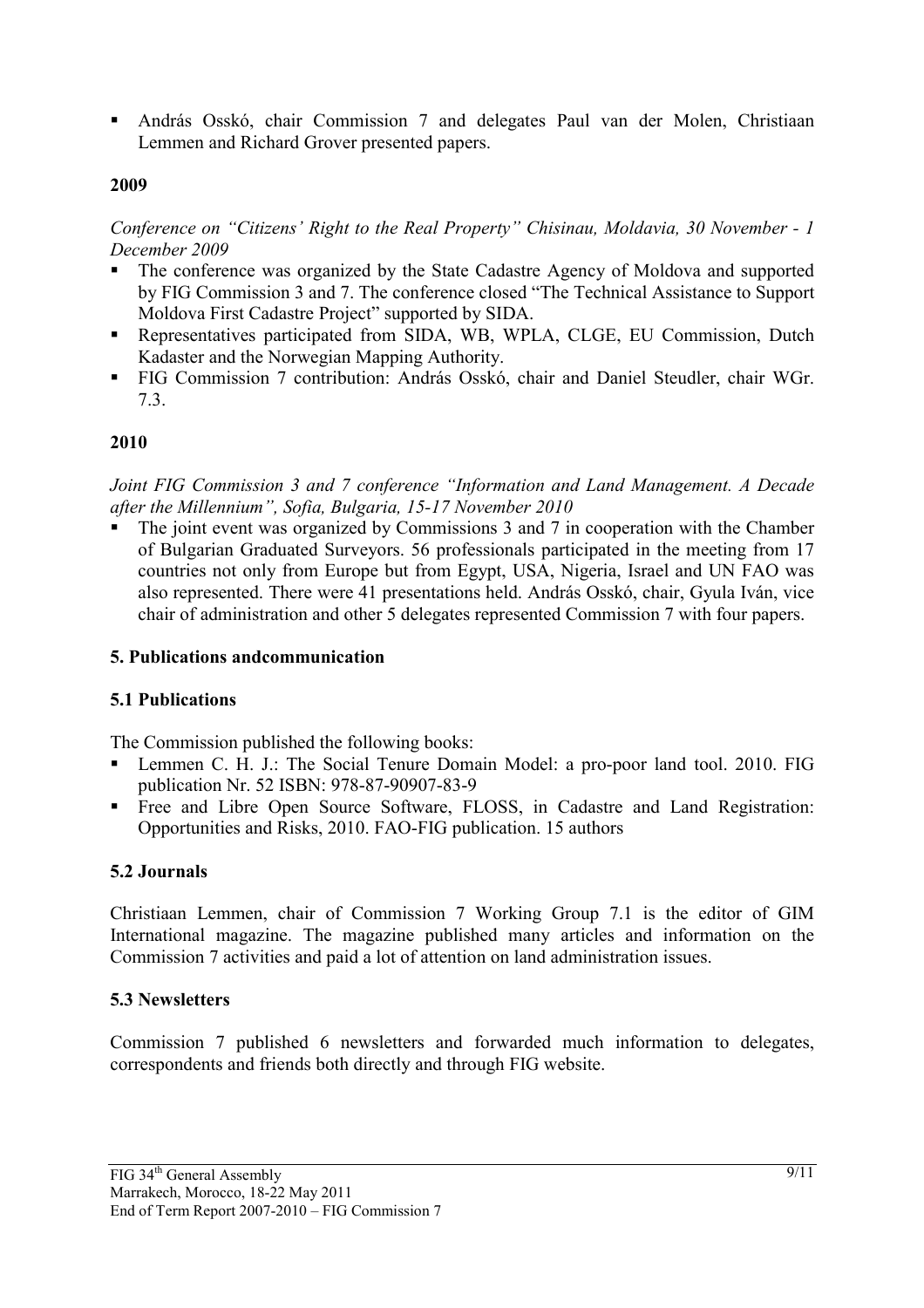#### **5.4 FIG Commission 7 website**

The FIG Office in Copenhagen maintained the FIG Commission 7 website. All the information, proceedings of the annual meetings are available on the web.

#### **6. Other activities**

#### **6.1 International Seminar in Colombia in 2010**

András Osskó, chair Commission 7 was invited and attended the International Seminar on "Victims of Dispossession Initiatives to Settle the Debt" – Bogotá, Colombia 24-26 November 2010.

#### **6.2 Cadastral Template**

The "Cadastral Template" is a good comparison of different cadastral systems worldwide based on country reports. FIG supports to continue the maintenance and updating of the Cadastral Template, which was also in Commission 7 work plan 2007-2010. Daniel Steudler, chair of Working group 7.3 has made a lot of efforts since the beginning to keep the Cadastral Template alive.

There are in total 44 country reports and about 10 updates arrived up to the end of 2009. The information is available at the website www.cadastraltemplate.org The number of visits in 2009 was 2813 (Sept.24), in 2010 it was 4660.

#### **6.3 OICRF**

The International Office for Cadastre and Land Records is one of the permanent institutions of FIG. OICRF serves as a documentation and study centre for land administration field.

About 9,000 papers and publications on land administration can be accessed in OICRF digital library. Since 2009 the performance has been measured.

About 8,000 papers were downloaded on annual basis and there are more than 28,000 "real" visitors annually. This means that between 2007 and 2010 more than 100,000 visitors downloaded more than 30,000 papers, presentations and publications from all over the world.

Christiaan Lemmen succeeded Prof. Paul van der Molen as director in 2010. Prof. van der Molen was OICRF director for more than 15 years.

Ms Pauline van Elsland succeeded Christiaan Lemmen as OICRF Secretary.

#### **7. Appreciations**

Thanks are due to all those member associations, which hosted, co-organized and supported the successful Commission 7 Annual meetings.